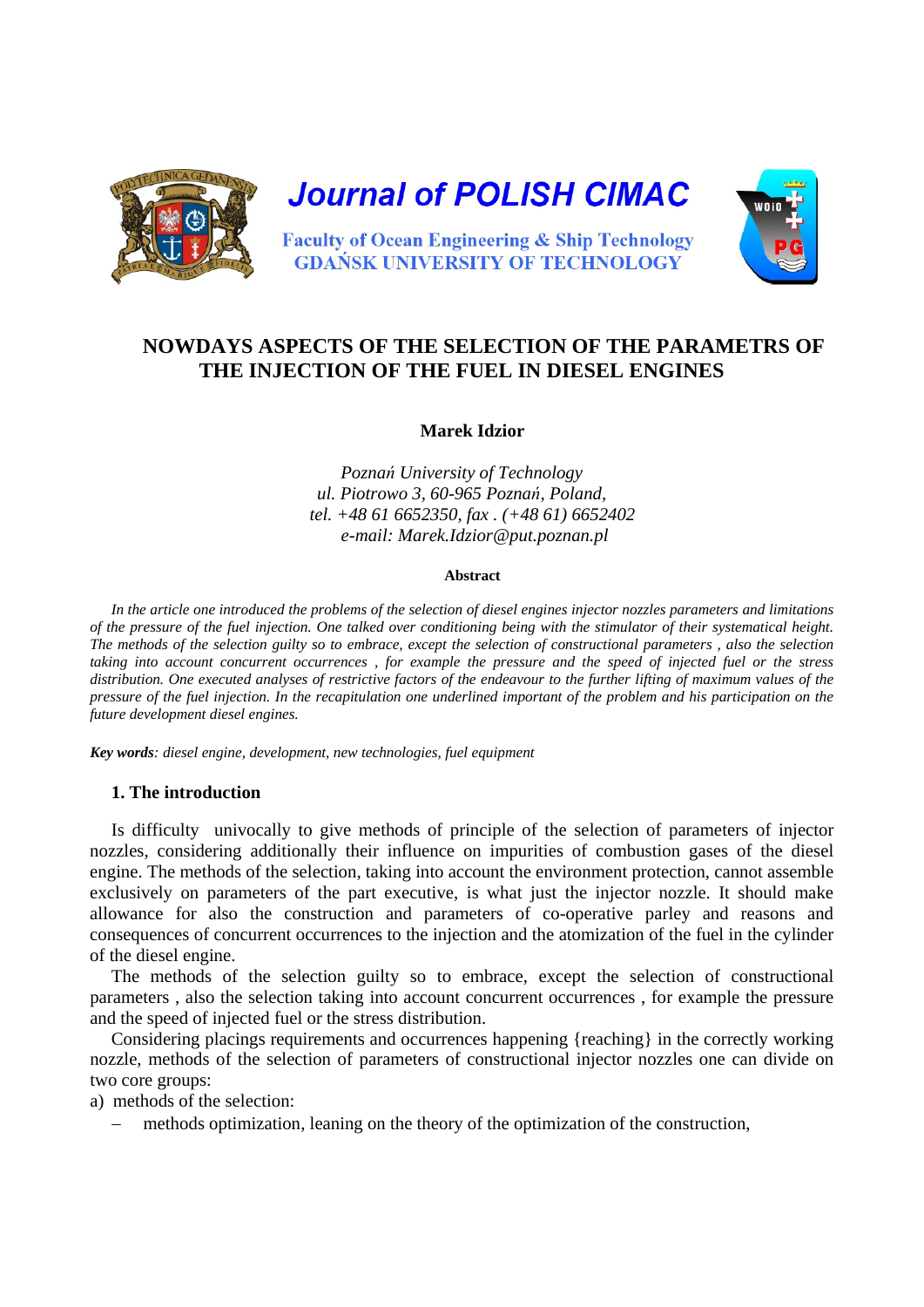methods simulatory, leaning on findings with the use of specialized computer programmes (for example the stress distribution and thermal charges);

b) empirical methods of the selection:

- methods visualization leaning on the investigation (for example by means the instrument AVL Engine Video System) of the construction {the build} and the shape sprayed fuel,
- motor leaning methods on the practical investigation of sets of injector nozzles about accepted parameters with the regard of measurement of concerning issues of toxic relationships.

#### **2. The selection of parameters of injector nozzles by means mathematical optimization methods**

These methods consist in finding of best solution (in relation to the settled criterion) from the set of possibly (admissible) solutions. The conduct relies so on the research of the value of parameters for which is the realizing condition determining recorded mathematically the criterion of the examined occurrence, at the realization of recorded mathematically limitations.

The course of optimization problem one can divide on three stages:

- the acceptance of the criterion function and suitable groups of independent variables,
- $\theta$  the elaboration of the set of limitations,
- solution of optimization problem.

As the criterion function one can accept one from parameters of the work of the engine, for example the effective power  $N_e$  or the moment torque  $M_o$ . Answering to them independent variables will be each parameters of injector nozzles.

These parameters are treated independently, in the reality however the influence on the issue of impurities of combustion gases and the power or the moment generated by the engine have all combinations of occurrent sizes in at present the investigated injector. The only individual approach to every size gives the full possibility of the use of worked out technics and optimization algorithms.

The most of performance characteristics of the diesel engine can be approximated with the polynomial quadratic. Solution of the assignment must contain himself in the set of solutions admissible, appointed in our chance by admissible values of the issue of toxic relationships in combustion gases. This postulate assure only restrictive non-linear conditions, irregularity, for example  $HC_{tot}$  (parameters of the nozzle)  $\leq$  HC<sub>totDOP</sub>.

Solution of optimization problem consists in the effective research the minimum of the criterion function in the admissible area traced by limitations - for example on the delimitation of the direction research of the point the minimum and on his qualification.

This type the approach to the theme of the selection of parameters of injector nozzles is, thanks to the quick development of computers and their possibilities counting, more and more often practical, from the regard even if on low costs of working out of optimum- solutions.

One cannot here however forget that is this typical theoretical approach and not always finding of best theoretical solution ties in with his immediate use in effect, because the progress in the development of computational methods considerably outdistances possibilities of their utilization in real model solutions.

Heaps of times on the hindrance to these best mathematical solutions stand up technological limitations or rememberings strength of materials limitations.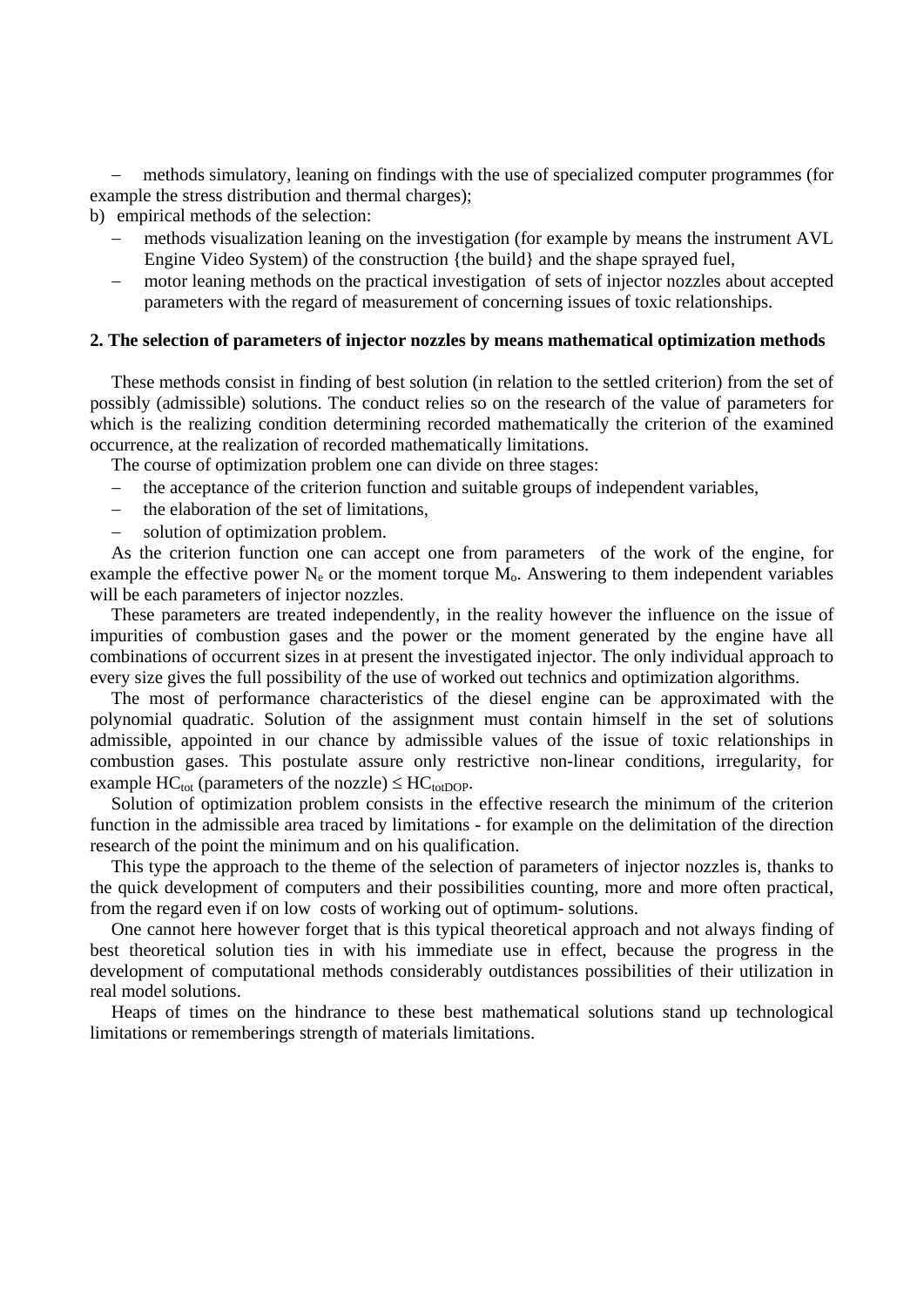

*Fig. 1. Methods of the optimization of the selection of parameters of injector nozzles [2]* 

#### **3. The selection of parameters of injector nozzles with the regard of the shape and the construction of the stream**

The spray pattern of the fuel, his construction, the quality of spraying - the drop diameter and their schedule chiefly decide about the degree of the entire and complete combustion in the cylinder of the diesel engine, and what himself with this binds and emissivities of this engine.

For the purpose of the graphic performance of the quality of spraying one prepares the characterization of the proportional participation drops of the fuel in the dependence from their diameter. These characterizations are often called in the literature unjustly a phantom of spraying; in reality are a thickness of the probability of drop diameters and can be prepared for different of their decisive sizes about spraying.

In at present produced engines self-igniting more and more are more often practical injectors with two spring which make possible the realization of the two-grade injection. How show research, the use of the two-grade injection and injector nozzles VCO lowers the issue of nitrous oxides and hydrocarbons in combustion gases [1].

Simultaneously research showed that such fuel injection conjointly with injector nozzles VCO unfavourably bore on the smokiness of combustion gases. Enlarging smokiness is especially visible at low engine loads.

### **4. The selection of parameters of injector nozzles with the regard of limitations of the height of the pressure of the injection**

Introduced to production engines are already provided into container parley Common Rail of the second generation, with enlarged pressure of the injection (160-180 MPa), in nearest years one foresees the enlargement of the pressure even to 220 MPa.

Nascent tensions at pressures 200 MPa are already too large for the persistence of some elements, first of all talked over injector nozzles. In spite that trunks of injector nozzles are executed steel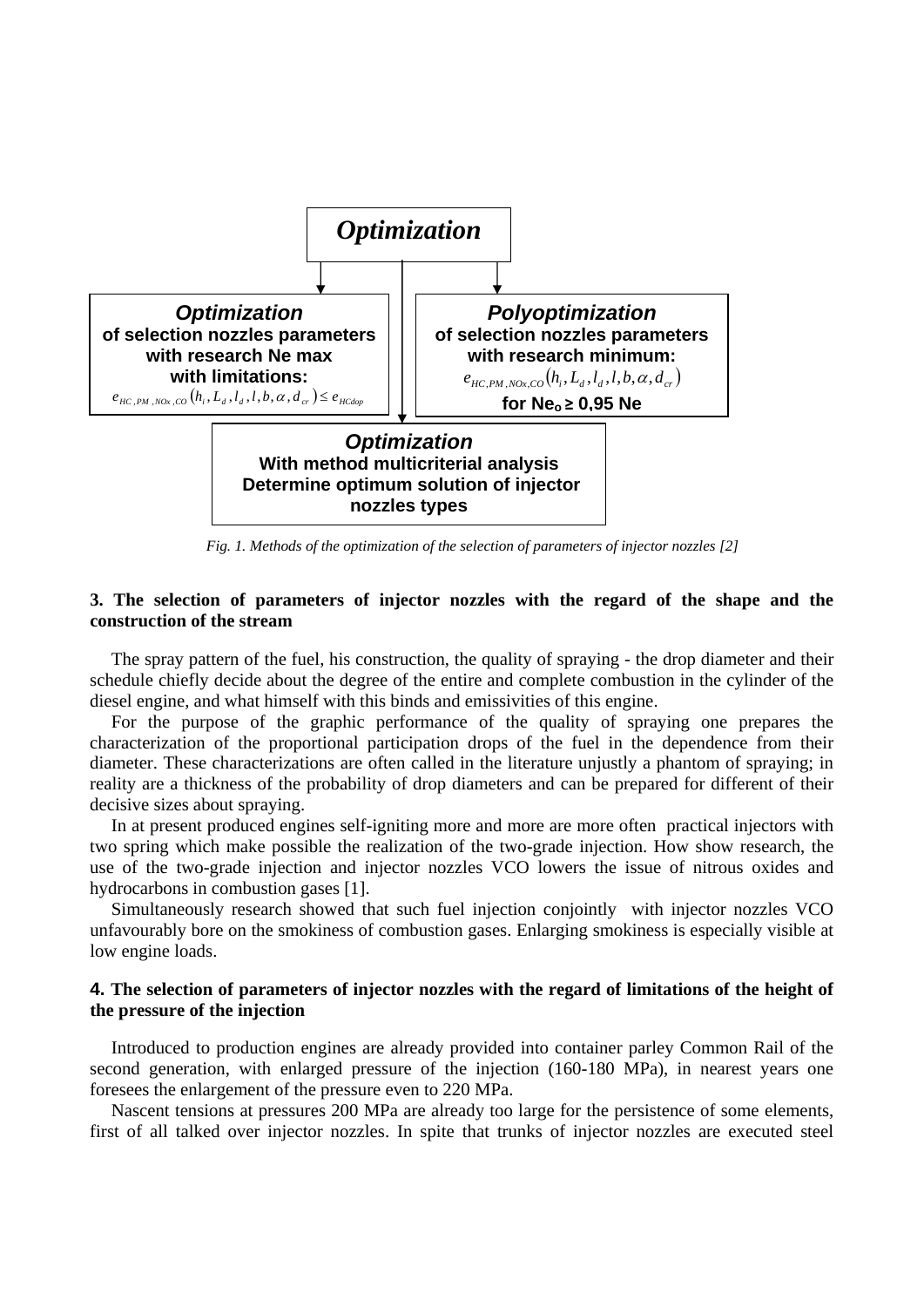chromic-nickel-tungstenic, about the large endurance on the extension, this however due tensions with high pressures of the injection can reach the border of the plasticity of given material. Such state of the load can as result of of the fatigue of material bring to the damage of the sprayer.

Calculations of the nozzle with eight holes [2] whose the section one showed on the fig. 2, laden with the pressure 200 MPa and with the pressure 300 MPa, so such, what appears at the destruction of the sprayer in some parley of the power supply, showed that greatest tensions came into being on the passage of the nest of the cone-shaped trunk into the well. They carry out for the first chance 710 MPa, while for second 1065 MPa. Large tensions come into being also at edges of intake- injection′s openings and carry out properly 510 MPa and about 947 MPa. Itself bottom of the well is not strongly laden, because prevalent there tensions in the dependence from the pressure of the fuel hesitate from 80 to 125 MPa. From these calculations it results that the pressure of the injection carrying out 300 MPa seems greatest, possibly to the usage for the fuel injection in the diesel engine for the endurance and the persistence of injector nozzles. So high pressures demand usages of materials about greater than till now endurances on the extension, what doubtless increases costs of the realization of injector nozzles. Practical until quite lately universally to this end chromic-nickel-aluminium steels, chromicnickel- tungstenic and similar, are taken place steels about the greater endurance, for example steels nickel- and other modern materials. Such are carbide-steels in which the participation of carbides, mostly TiC, carries out to 50%. Constantly these, after the heat-treatment, attain the hardness about 70 HRC, even in elevated operating temperatures and the large resistance on the erosion and cavitation, are however difficult in the tooling and expensive.

On injector nozzles of greater engines it begins to comply stellites. This are very hard alloys (What - 65%, Cr - 25%, In - 5%, C - 2% and V, Fe and other) about the very small linear expansion, what causes the very good dimension- stability in elevated temperatures, the high abrasion resistance and the resistance on aggressive fuels, the corrosion and the oxygenation.



*Fig.2. Injector nozzle with eight holes [2]* 

Stellites have the high price, but are not as usual permanent and make possible the diminution of the mass of the nozzle, what for greater injector nozzles begins to be profitable economically.